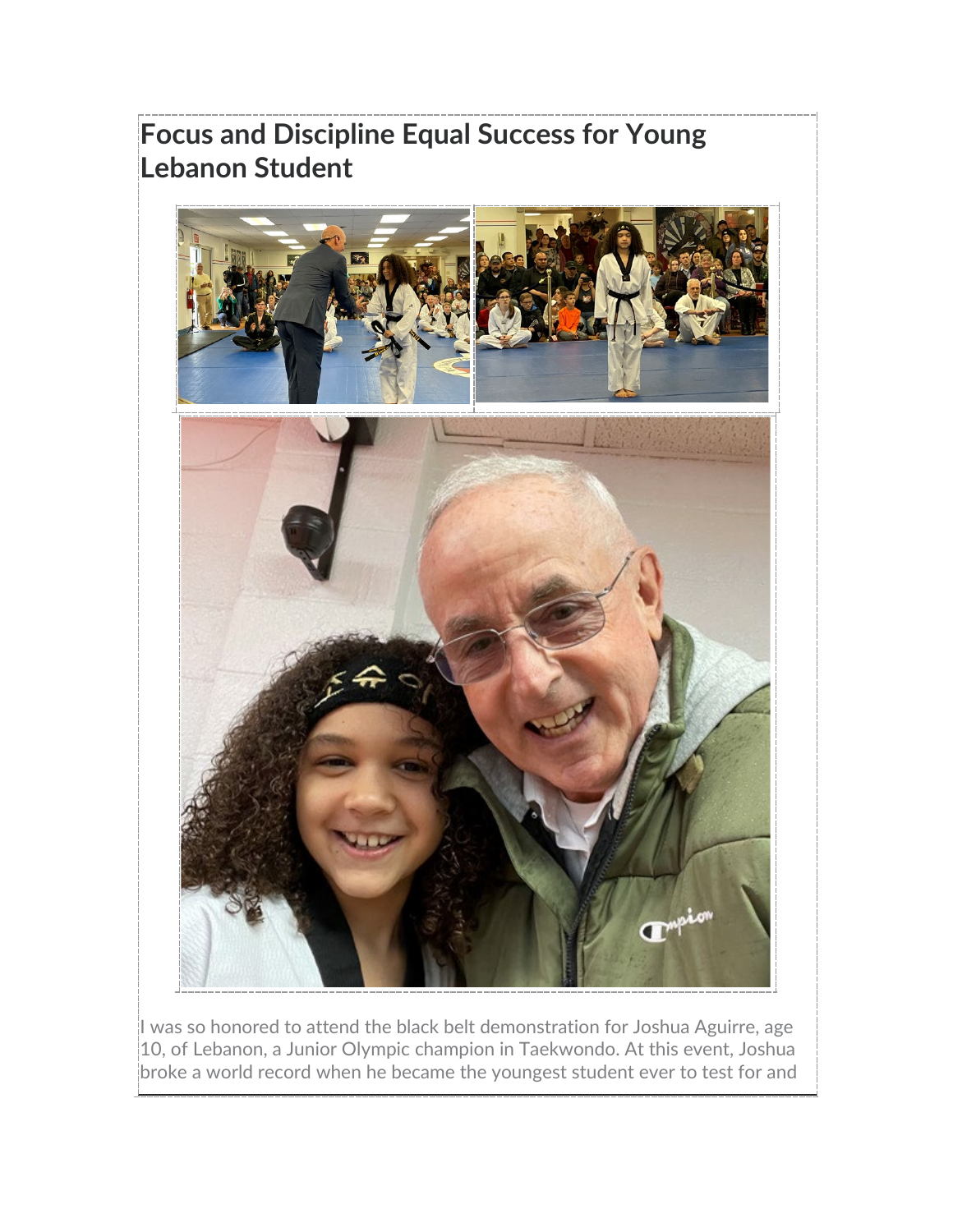achieve the third-degree black belt – a difficult and significant achievement. I am amazed at the talent and determination he possesses at such a tender age. See his [performance on my Facebook page.](https://www.facebook.com/RepFrankRyan) Congratulations Joshua!

### **Primary Election Day Tuesday, May 17**

This Tuesday is primary election day. Voters will have the opportunity to choose their party's candidates for governor, lieutenant governor, U.S. House and Senate, state House and state Senate (in even-numbered senatorial districts), as well as members of the Republican and Democrat state committees. Voters may cast their ballots in person at their local polling [place.](https://www.pavoterservices.pa.gov/Pages/PollingPlaceInfo.aspx) Polls are open from 7 a.m. to 8 p.m. Additional information about in-person voting is [available here.](https://www.vote.pa.gov/Voting-in-PA/Pages/Voting-at-a-Polling-Place.aspx) Voters who have chosen to vote by mail-in or civilian absentee ballot must have those ballots back to their county Board of



Elections no later than 8 p.m. on election day. This is the first election in the Commonwealth since state legislative and U.S. congressional district lines were redrawn to reflect population shifts revealed in the 2020 Census. While the process may have changed the district in which you reside, it has no bearing on where you vote. But if you're not sure of your polling location, you can check it [here.](https://www.pavoterservices.pa.gov/Pages/PollingPlaceInfo.aspx) Only voters registered as Republicans or Democrats are eligible to vote for candidates in the primary election. For comprehensive information about the state's elections, visit [vote.pa.gov.](https://www.vote.pa.gov/Pages/default.aspx)

**Chesapeake Energy to Settle Dispute with Lebanon Landowners**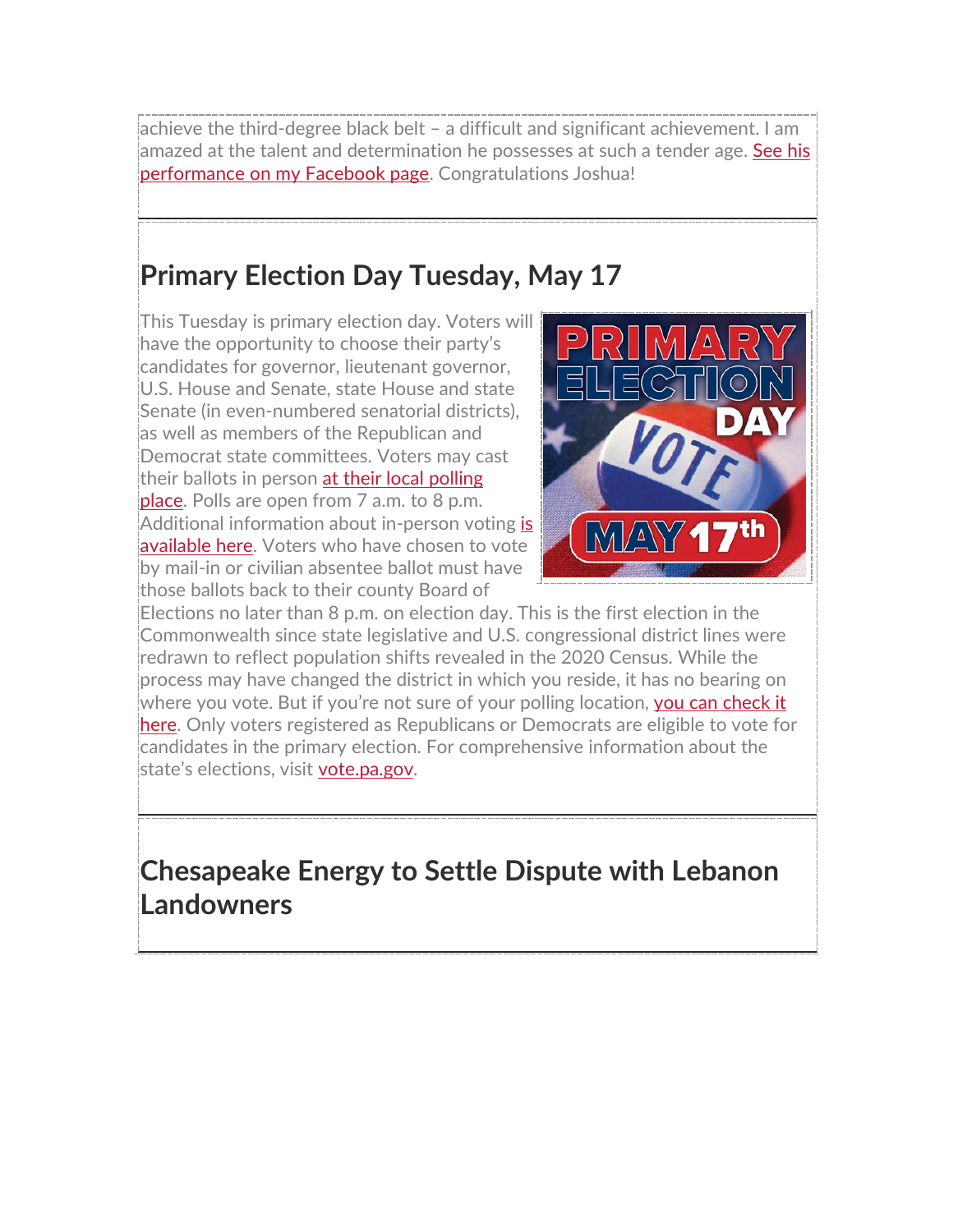The Pennsylvania Treasury Department is working to process approximately 35,000 payments to property owners who are due restitution as part of a \$5.3 million settlement agreement between Chesapeake Energy Corporation and the Pennsylvania Office of Attorney General. State Treasurer Stacy Garrity announced that her office will be distributing checks to 27 landowners in Lebanon over the next few weeks.



### **House Passes Bill to Ensure Accountability in State Spending**

To protect the interests of taxpayers, the Commonwealth has a detailed process by which it purchases goods and services, and it is designed to ensure fairness and accountability. The Commonwealth is permitted to use a less stringent process for procurement in order to expedite necessary purchases in an emergency. While emergency procurement of certain goods and services is vital to meeting the needs of Pennsylvania citizens, we recently learned through legislative hearings that some state agencies are using emergency procurement procedures for non-emergency situations. I



recently voted to change this. [House Bill 2159](https://www.legis.state.pa.us/cfdocs/billInfo/billInfo.cfm?sYear=2021&sInd=0&body=H&type=B&bn=2159) would establish a new process that would require state agencies seeking to make an emergency procurement to submit a written request and outline the basis of the emergency and how it creates an urgent need for the purchase. It would also require the agency to solicit at least two quotes unless it can explain why it would be impractical to do so. The proposal would allow an emergency procurement if there is a threat to the safety, health or welfare of the Commonwealth or there are circumstances outside the control of the purchasing agency that threaten substantial harm to the operations of the Commonwealth. The bill now goes to the Senate for consideration.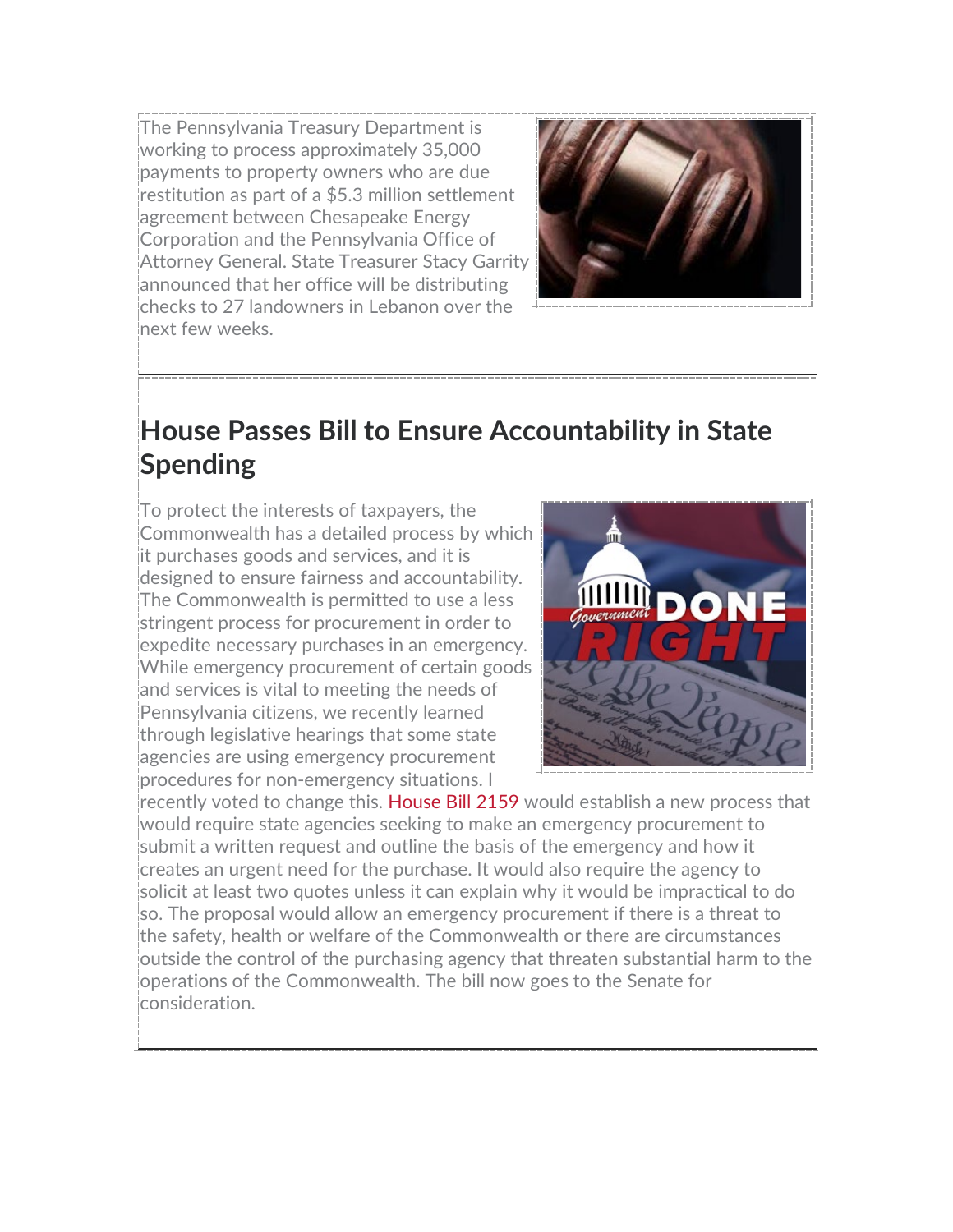## **Committee Advances Bills to Reform Local Government Meetings During Emergencies**

Among the many challenges brought about by the COVID-19 pandemic was how local government entities could continue to hold public meetings and facilitate citizen participation in those meetings. The House Local Government Committee recently approved two bills to help make that process easier. [House Bill 2253](https://www.legis.state.pa.us/cfdocs/billInfo/billInfo.cfm?sYear=2021&sInd=0&body=H&type=B&bn=2253) would permit local governments to hold meetings at a temporary in-person location or remotely during an emergency if the regular or temporary locations are unsafe or impossible to reach. This would apply only if the governor or a local authority



makes an official emergency declaration. [House Bill 2428](https://www.legis.state.pa.us/cfdocs/billInfo/billInfo.cfm?sYear=2021&sInd=0&body=H&type=B&bn=2428) would establish additional guidelines for local governments that broadcast their meetings over the internet as well as rules for accepting remote public comments. The guidelines would require the local government to broadcast the entire meeting with an exception for executive sessions. It also prohibits local governments from omitting part of the broadcast when made available for future viewing. The bills are now pending action by the full House.

# **DMVA to Host Virtual Town Hall**

The Pennsylvania Department of Military and Veterans Affairs (DMVA) will host the second in its five-part series of virtual Veteran Town Halls on Wednesday, May 18, with a focus on serving older veterans. Speakers will include Robert Torres, secretary of Pennsylvania Department of Aging; Brig. Gen. (PA) Maureen Weigl, DMVA deputy adjutant general for Veterans Affairs; and Travis Davis, DMVA executive director for Long-Term Care. Discussion topics will include DMVA veterans homes, the Pennsylvania Department of Aging's Caregiver

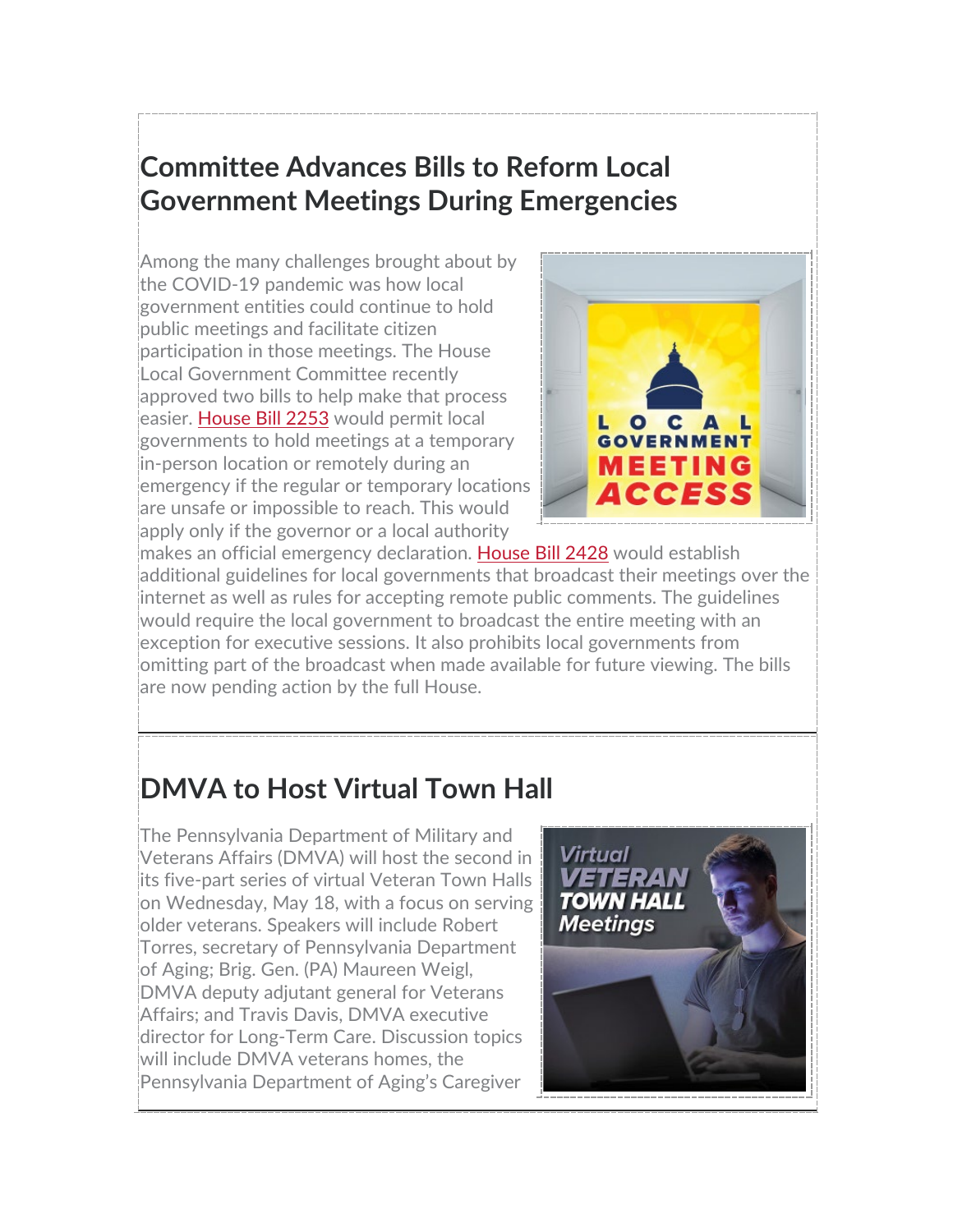Support Program, senior centers, accessing nutritional programs, and recognizing abuse, neglect or exploitation of the elderly. The meeting will be held from 5-6:30 p.m. You can participate [via Microsoft Teams here.](https://teams.microsoft.com/registration/QSiOQSgB1U2bbEf8Wpob3g,Rv1NBOltt0aEgOvqCQTzRA,GWxaRpcQ30KsJmzPhVMzGw,6MGNqwQ1aUWYmZuY_DplhQ,m0BgrPEJ0UKndfVXcVWC2w,IHGa6Yspmkah4xD-jlZAtg?mode=read&tenantId=418e2841-0128-4dd5-9b6c-47fc5a9a1bde&webinarRing=gcc)

#### **The schedule of the remaining sessions is as follows:**

- July 13: Resources for Homeless Veterans.
- Sept. 14: Transportation Issues Facing Veterans.
- Nov. 2: Honoring Veterans for Their Service and Sacrifice.

For more information about the virtual town meetings or other services available through DMVA, [click here.](https://www.dmva.pa.gov/Pages/default.aspx)

## **Seniors: Register Now for My FREE Seminar to Prevent SCAMs**

Seniors don't let scammers victimize you! Unfortunately, older citizens are frequent targets of scams that threaten their financial security. My free seminar will expose some of these fraudulent activities and provide you with the information you need to protect yourself. Register now at [RepFrankRyan.com.](https://www.repfrankryan.com/?fbclid=IwAR04bZf2l7aQS6qnpNuppy5guWmIj23r4s-k6zIf1rgUhOPr_rfvjvNUrS4)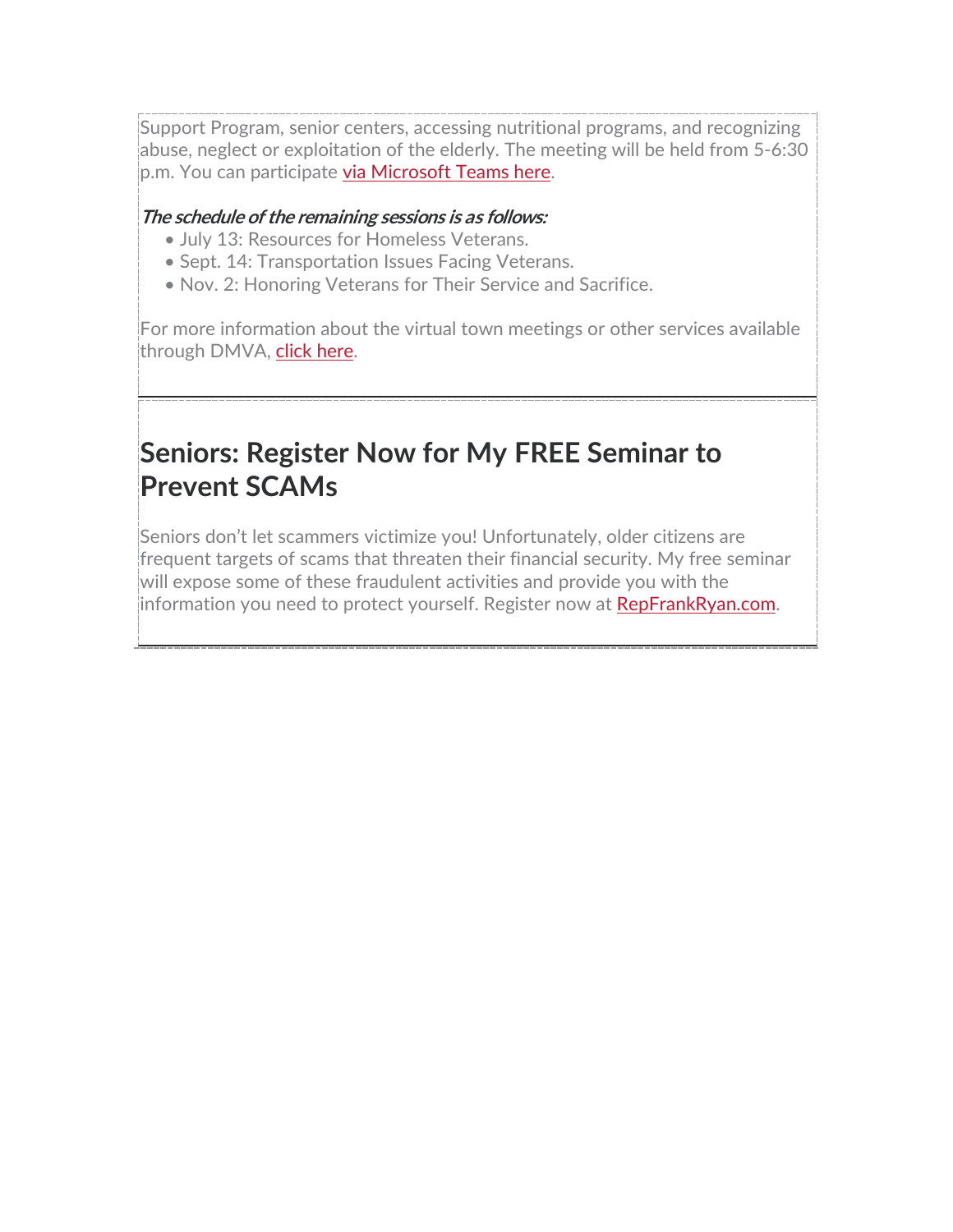

### **Honoring Vital Health Care Providers**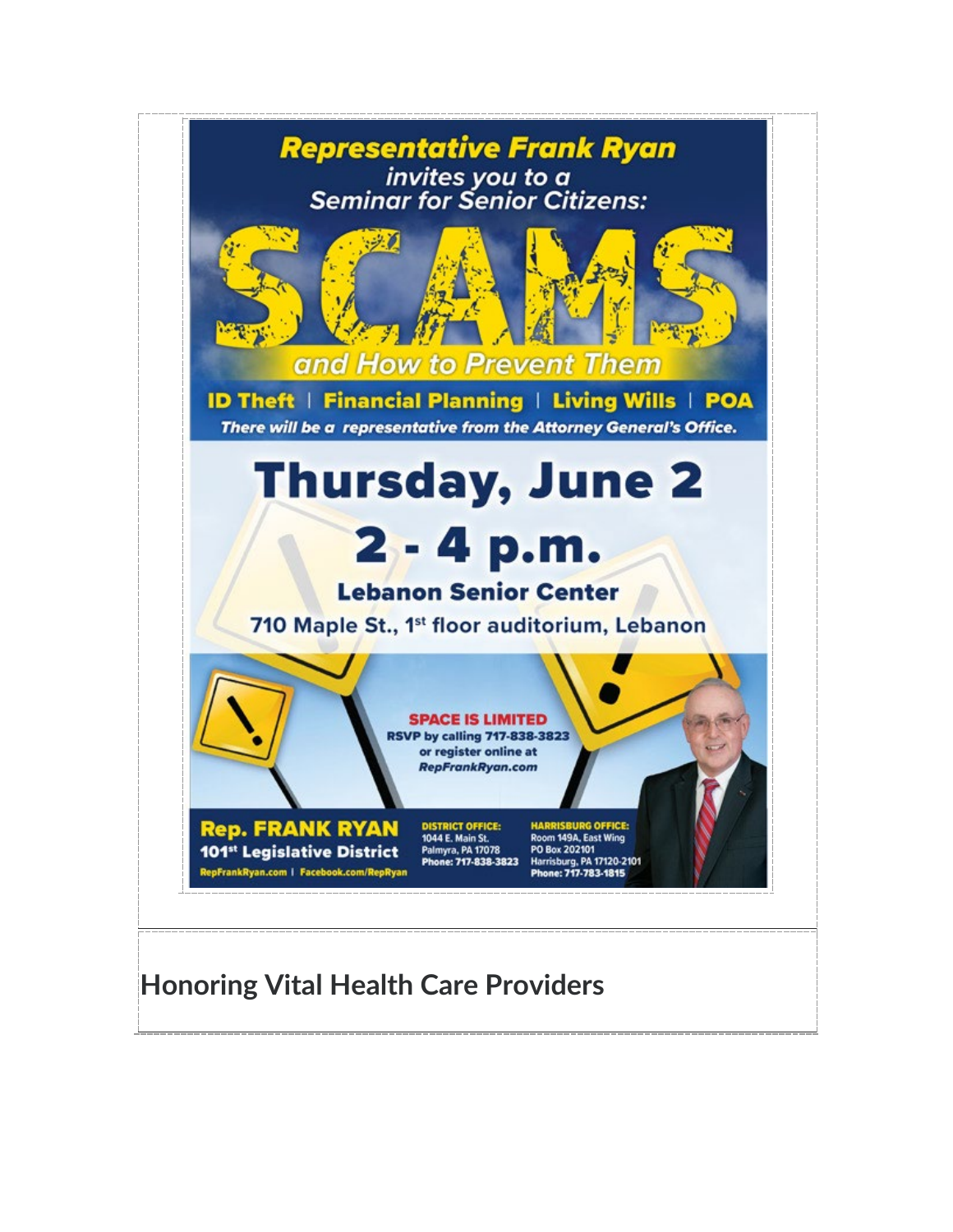We all know how important it is to have access to quality health care, but we may not always fully appreciate the people providing that care and the sacrifices they make to keep us safe and healthy. **May 6-12** was National Nurses Week. If you ever questioned the value of the physical care and emotional support provided by our nurses, the COVID-19 pandemic surely put those doubts to rest. If you've been to the hospital lately, whether as a patient or as a visitor, you have seen just how hard these men and women work. **May 15-21** is National Emergency Medical Services Week, which is



meant to highlight the ongoing challenges faced by EMS providers across the Commonwealth and the nation. These include financial challenges, staffing shortages and ongoing impacts of the COVID-19 pandemic. In recognition of these observances, be sure to thank nurses and EMS workers for the outstanding, lifesaving care they provide and on which we rely.

### **Peace Officers Memorial Day Sunday**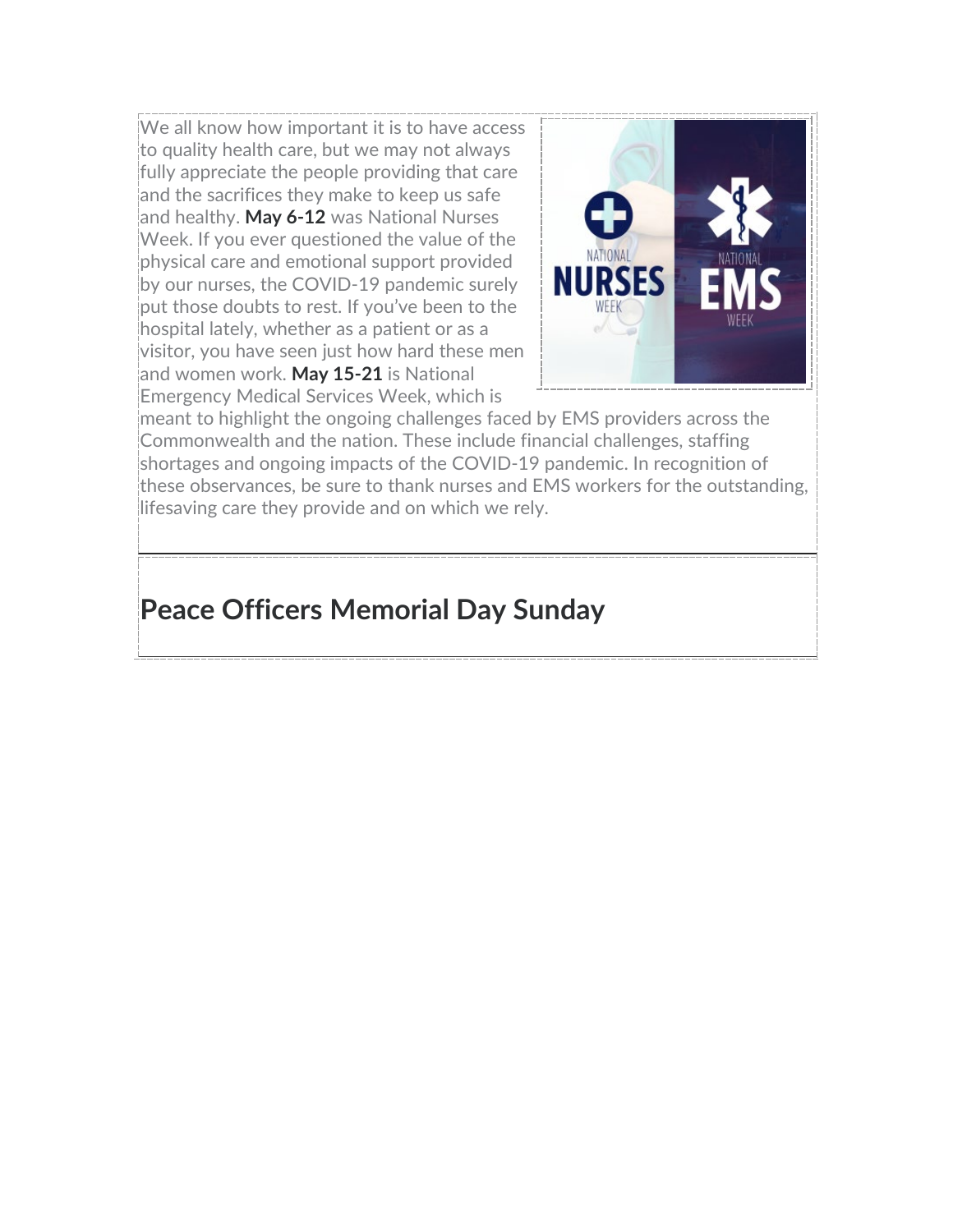

This Sunday, May 15, is Peace Officers Memorial Day. First established by President John F. Kennedy in 1962, it is designed to pay tribute to the brave local, state and federal peace officers who have died or been disabled in the line of duty. The day falls during National Police Week, which is May 11-17. We are blessed by the men and women who have taken an oath to serve and protect, and particularly those who have sacrificed their lives to ensure public safety.

## **Incentives Offered for New College, Career Savings Accounts**